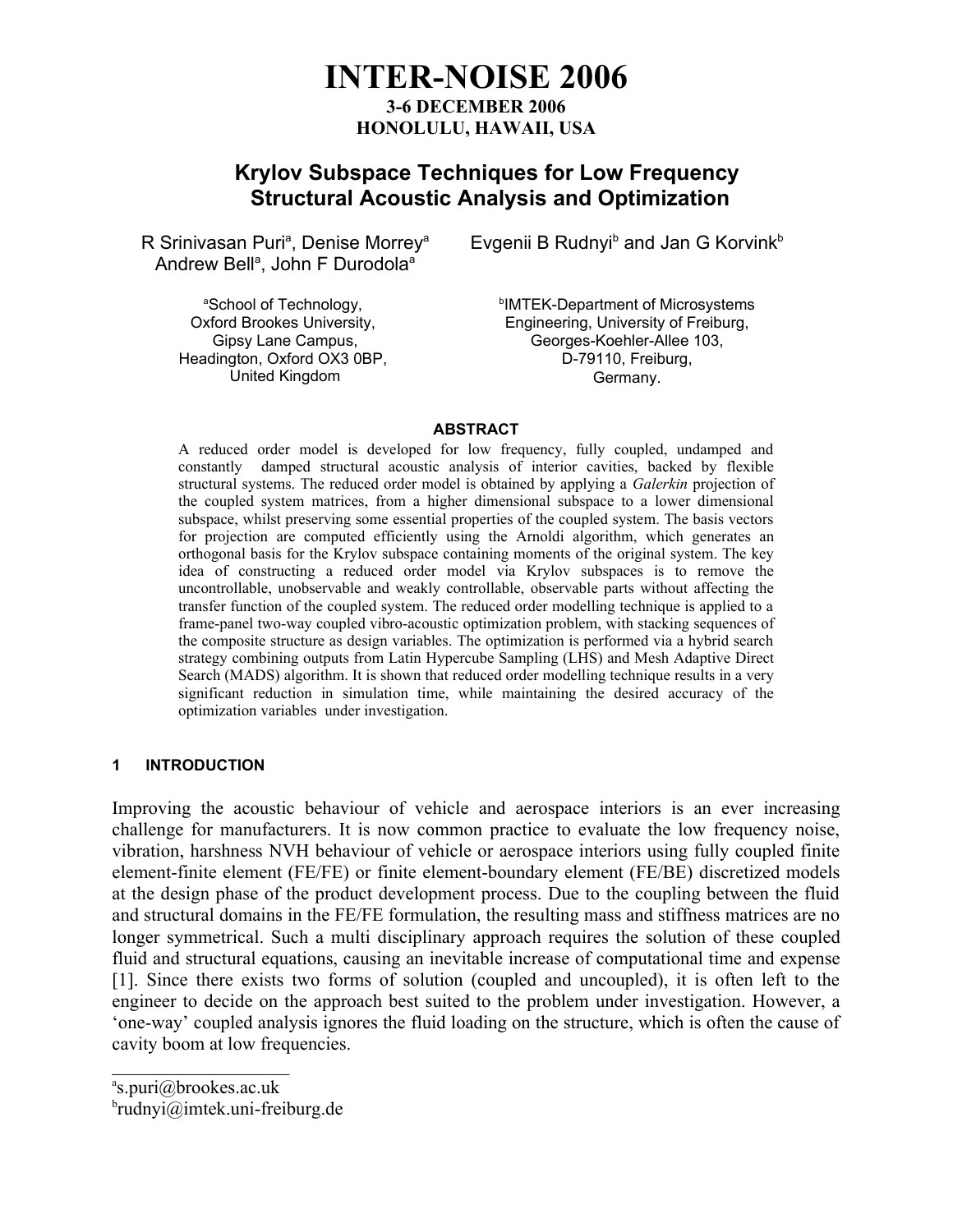Therefore, a fully coupled analysis is preferred in many vehicle/aerospace applications, but the computational time required to solve the higher dimensional model restricts its subsequent use. This is often the case when the structure is spatially damped i.e. different parts of the structure carry different damping values. Furthermore, this presents a major problem where optimization is required, especially when a large number of design variables are to be optimized.

The two most popular approaches currently used to reduce the computational time of such coupled problems are the mode superposition and the component mode synthesis (CMS) method. The former method uses the dominant natural frequencies and mode shapes, extracted from a normal modal analysis, and the response is assumed to be a linear combination of the modes. However, the reduction thus obtained is often not substantial. Further, the CMS method relies on the user to select interface nodes to enforce coupling conditions, which is a possible source of additional error. Other approaches to decrease computational time include generation of Ritz vectors, truncated coupled FE/FE analysis, and the patented Acoustic Transfer Vector (ATV) method, to name a few. The reader is referred to [1], for a review of some other approaches to reduce computational time. More recently, however, model order reduction (MOR) via implicit moment matching, has received considerable attention among mathematicians and the circuit simulation / Micro Electro-Mechanical Systems (MEMS) community [2, 3, 4, 5]. The aim of MOR is to construct a reduced order model, from the original higher dimensional model, which is a good representation of the system input/output behavior at certain points in the time or frequency domain. The reduction is achieved by applying a projection from a higher order to a lower order space using a set of Krylov subspaces, generated by the Arnoldi algorithm. Additionally, the reduced model preserves certain essential properties such as maintaining the second order form and stability.

The paper focuses on the application of such Krylov based MOR techniques to undamped and structurally damped, fully coupled structural acoustic problems. The rest of the paper is laid out as follows: In *Section- 2*, the general framework for model order reduction for second order systems is introduced. In *Section- 3* the Arnoldi procedure adapted for model order reduction for the coupled damped structural acoustic problem is described. In *Section- 4* a numerical example from is solved using the direct approach in ANSYS FE code and the MOR via Arnoldi approach. In *Section- 5* MOR is incorporated via the Arnoldi process in the structural-acoustic optimization process to speed up simulation time, whilst maintaining the desired accuracy of the objective function under investigation. *Section- 6* summarizes the paper with a short discussion of the results.

# **2 MODEL ORDER REDUCTION FOR SECOND ORDER SYSTEMS**

After discretization of a general dynamical model of mechanical system, one obtains a system of second order ordinary differential equations in matrix form as follows:

$$
[M]\ddot{x}(t) + [C]\dot{x}(t) + [K]x(t) = Fu(t)
$$
  

$$
y(t) = L^{T}x(t)
$$
 (1)

where  $(t)$  is the time variable,  $x(t)$  is the vector of state variables,  $u(t)$  is the input force vector, and  $y(t)$  the output measurement vector. The matrices *M*, *C* and *K* are mass, damping and stiffness matrices, *F* and *L* are the input distribution matrix and output measurement matrix at certain points respectively. A harmonic simulation, assuming  ${F} = F_0 e^{j \omega t}$  and ignoring damping in (1) yields: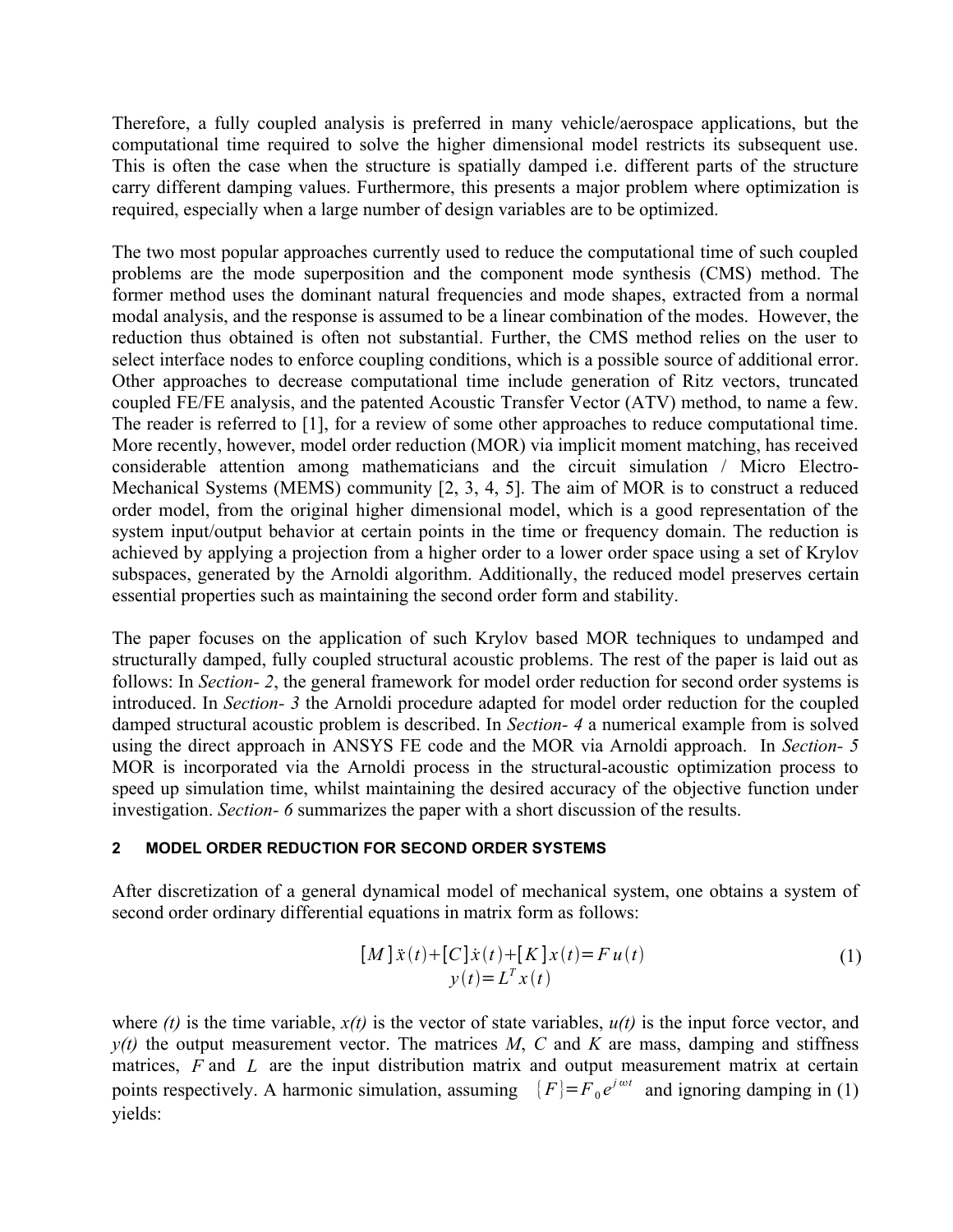$$
[-\omega^{2}[M]+[K]]\{x\}=[F]
$$
  

$$
y(\omega)=L^{T}x(\omega)
$$
 (2)

where,  $\{\omega\}$  denotes the circular frequency, and  $\{x\}$ ,  $\{F\}$  denote complex vectors of state variables and inputs to the system respectively. The principle of model reduction is to find a lower dimensional subspace  $V \in \mathfrak{R}^{N \times n}$ , and,

$$
x = Vz + \epsilon \quad \text{where}, \quad z \in \mathbb{R}^n, n \ll N \tag{3}
$$

such that the time dependent behaviour of the original higher dimensional state vector  $\{x\}$  can be well approximated by the projection matrix *V* in relation to a considerably reduced vector  $\{z\}$  of order *n* with the exception of a small error  $\epsilon \in \mathbb{R}^N$ . Once the projection matrix *V* is found, the original equation (2) is projected onto it. The projection produces a reduced set of system equations, as follows:

$$
[-\omega^{2}[M_{r}]+[K_{r}]]\{z\}=[F_{r}]
$$
  

$$
y_{r}(\omega)=L_{r}^{T}z(\omega)
$$
 (4)

where the subscript *r* denotes the reduced matrix and:

$$
M_r = V^T M V, K_r = V^T K V, F_r = V^T F, L_r = V^T L
$$
\n(4-A)

It is worth noting that  $y_r(\omega) \approx y(\omega)$ . Due to its low dimensionality, the solution to (4) is much faster than the original higher dimensional model. The input and output vectors are the same dimension as (2). Several methods exist to choose *V*. In this work, we choose the projection matrix *V* to be a Krylov subspace in order to provide the moment matching properties [2, 3, 6].

### **2.1 Model Order Reduction for coupled structural acoustic systems:**

For a mutually coupled structural acoustic case, we start off from Cragg's pressure formulation[7]:

$$
\begin{pmatrix}\nMs & 0 \\
Mfs & Ma\n\end{pmatrix}\n\begin{pmatrix}\n\ddot{u} \\
\ddot{p}\n\end{pmatrix} +\n\begin{pmatrix}\nCs & 0 \\
0 & Ca\n\end{pmatrix}\n\begin{pmatrix}\n\dot{u} \\
\dot{p}\n\end{pmatrix} +\n\begin{pmatrix}\nKs & Kfs \\
0 & Ka\n\end{pmatrix}\n\begin{pmatrix}\nu \\
p\n\end{pmatrix} =\n\begin{pmatrix}\nFs \\
0\n\end{pmatrix}
$$
\n
$$
y(t) = L^T\n\begin{pmatrix}\nu \\
p\n\end{pmatrix}
$$
\n(5)

where, *Ms* is the structural mass matrix, *Mfs* is the coupled mass matrix, *Ma* is the acoustic mass matrix, *Cs* is the structural damping matrix, *Ca* is the acoustic damping matrix, *Ks* is the structural stiffness matrix, *Kfs* is the coupled stiffness matrix, *Ka* is the acoustic stiffness matrix, *Fs* is the structural force vector,  $y(t)$  the output measurement vector and  $u$ ,  $p$  are the displacements and pressures at nodal co-ordinates respectively. Ignoring damping for the structure and fluid, the coupled equations in the case of harmonic response analysis become: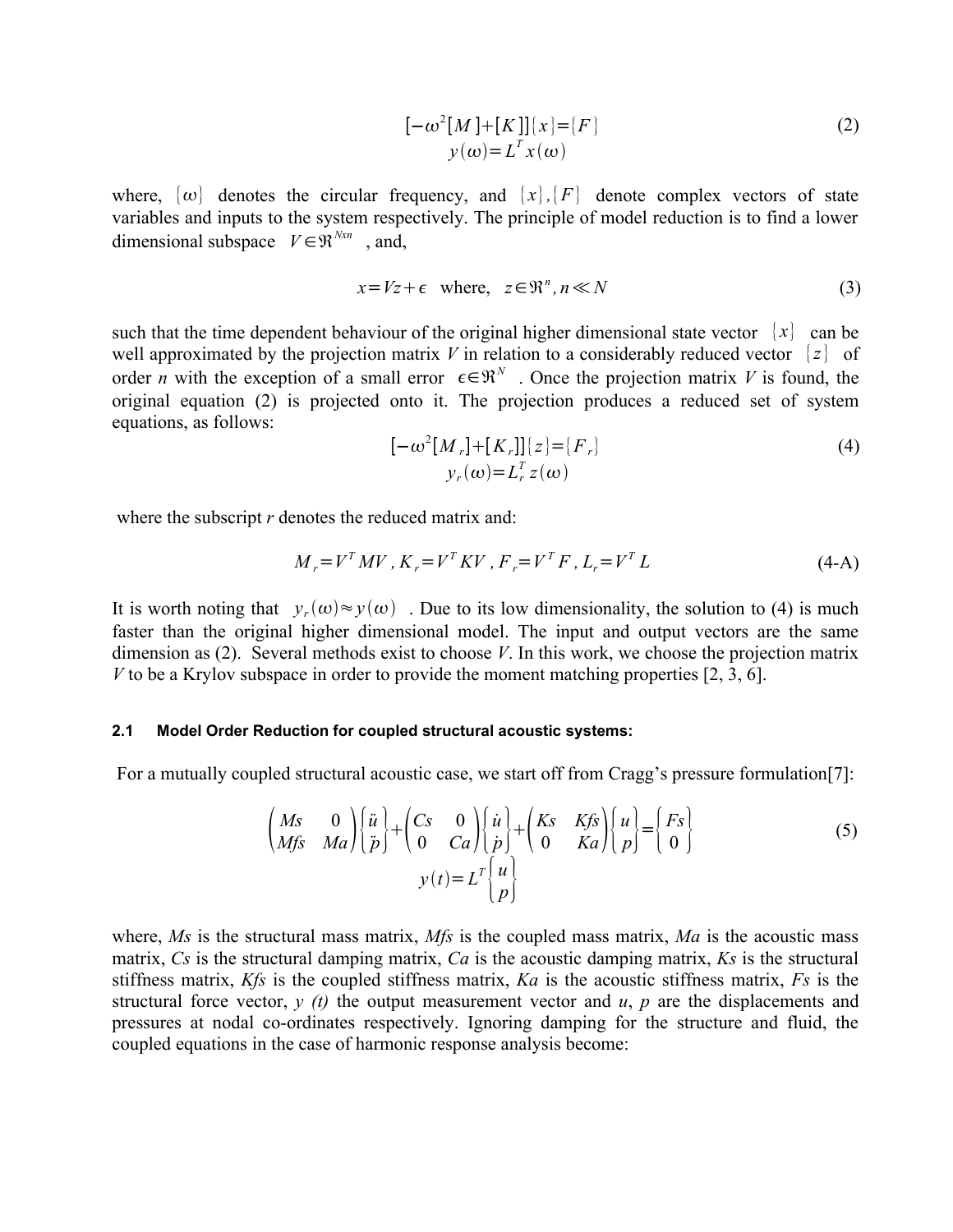$$
\left[-\omega^2 \begin{pmatrix} Ms & 0 \\ Mfs & Ma \end{pmatrix} + \begin{pmatrix} Ks & Kfs \\ 0 & Ka \end{pmatrix} \right] \begin{pmatrix} u \\ p \end{pmatrix} = \begin{pmatrix} Fs \\ 0 \end{pmatrix}
$$
(6)

Constant structural or acoustic damping ratio's can be incorporated into the system matrices of (6) avoiding a direct participation of [C], as it is frequency independent by the definition. Although there exists techniques to reduce system matrices with [C], in this paper, we restrict ourselves to undamped and constant structural damping. A straightforward extension can be made to constant acoustic damping. The finite element software, ANSYS [11] formulates constant damping via the command DMPRAT and MP, DMPR which adds imaginary terms to the stiffness matrix according to the relationship:

$$
\beta_c = \frac{2}{\Omega} \xi \tag{6-A}
$$

Where,  $\beta_c$  is the constant multiplier applied to structural parts of the coupled stiffness matrix, and

 $\Omega$  is the frequency in rad/s and  $\xi$  is the constant damping ratio. This implies that the matrix  $[K]$  is complex-valued. In other words, the structural stiffness matrix  $K_s$  in Eqn (5), Eqn (6) becomes  $K_s + i2 \xi K_s$ 

In this case, the approximation becomes:

$$
\begin{Bmatrix} u \\ p \end{Bmatrix} = \{x\} = Vz + \epsilon \tag{7}
$$

The transfer function of the system  $H(s) = [Y(s)/U(s)]$  using the Laplace transform can be written as:

$$
H(s) = L^T (s^2 M_{sa} + sC_{sa} + K_{sa})^{-1} F_{sa}
$$
 (8)

Ignoring damping, and expanding  $(8)$  using the Taylor series about  $s=0$  results in:

$$
H(s) = \sum_{i=0}^{\infty} (-1)^{i} L^{T} (K_{sa}^{-1} M_{sa})^{i} K_{sa}^{-1} F_{sa} s^{2i} = \sum_{i=0}^{\infty} m_{i} s^{2i}
$$
(9)

Where  $m_i = (-1)^i L^T (K_{sa}^{-1} M_{sa})^i K_{sa}^{-1} F_{sa}$  (for  $i = 0, \infty$ ) *i sa sa i T*  $a_i = (-1)^i L^T (K_{sa}^{-1} M_{sa})^i K_{sa}^{-1} F_{sa}$  (*for i* = 0, $\infty$ ) are called the moments of *H*(*s*) and,

$$
M_{sa} = \begin{pmatrix} Ms & 0 \\ Mfs & Ma \end{pmatrix}, K_{sa} = \begin{pmatrix} Ks & Kfs \\ 0 & Ka \end{pmatrix}, F_{sa} = \begin{pmatrix} Fs \\ 0 \end{pmatrix} .
$$

By matching some of these moments of the higher dimensional system about *s=0*, the reduced order model can be constructed, as it directly relates the input to the output of the system. Theoretically, any expansion point within the frequency range of interest can be used, and a real choice depends on required approximation properties. However, explicitly computing such moments tends to be numerically unstable [3, 4], and it is therefore preferable to attempt to implicitly match these moments via the Arnoldi process. Su and Craig [6], showed that if the projection matrix *V* is chosen from a Krylov subspace of dimension *q*,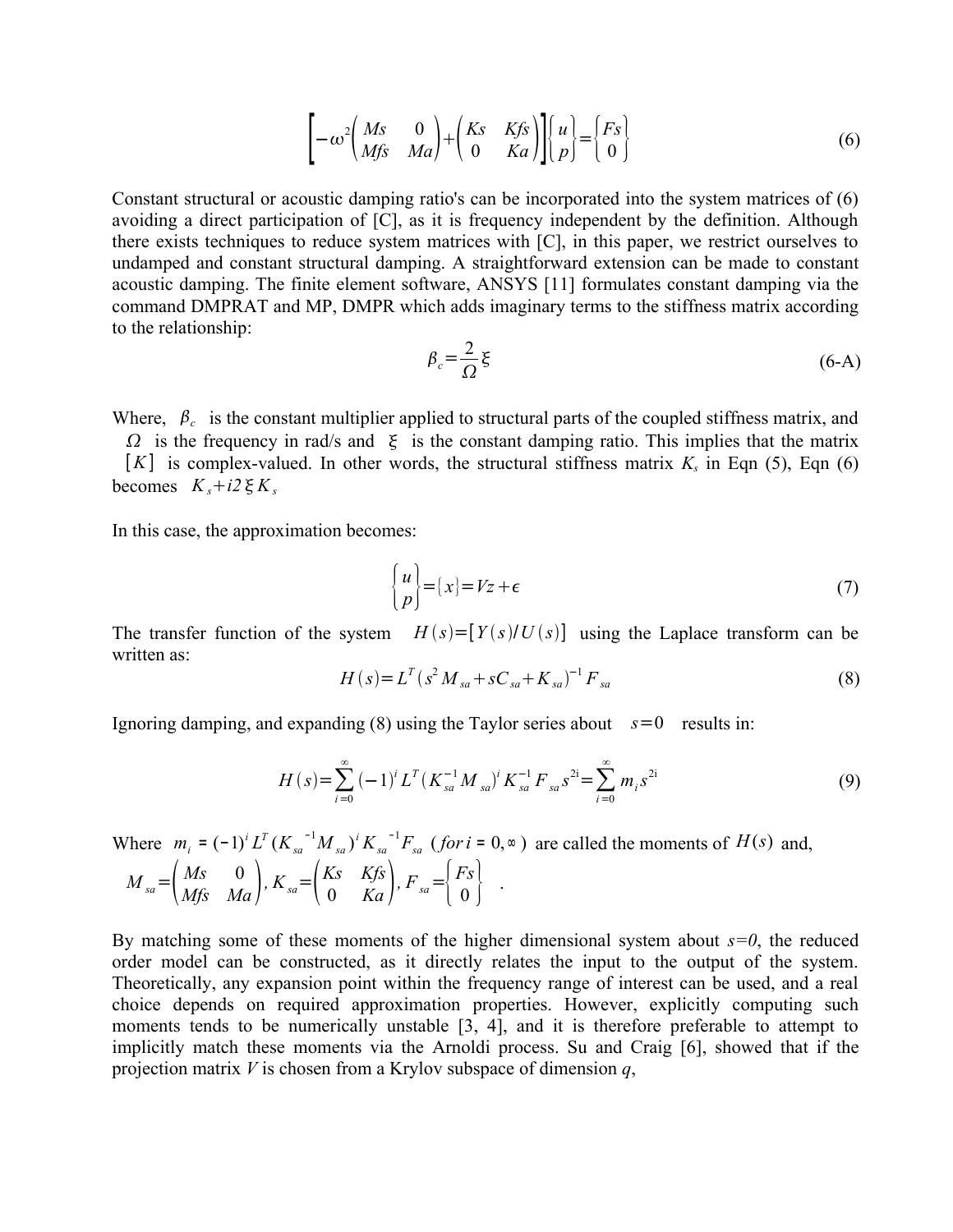$$
K_q(K^{-1}M, K^{-1}F) = span\{K^{-1}F, (K^{-1}M)K^{-1}F, \dots (K^{-1}M)^{q-1}K^{-1}F\}
$$
(10)

then, the reduced order model matches  $q+1$  moments of the higher dimensional model. The block vectors  $K$ <sup>*IF*</sup> and  $K$ <sup>*IM*</sup> can be interpreted as the static deflection due to the force distribution *F*, and the static deflection produced by the inertia forces associated with the deflection *K -1F* respectively.

### **3 THE ARNOLDI ALGORITHM**

To avoid numerical problems while building up the Krylov subspace, an orthogonal basis is constructed for the given subspace. This is done using the Arnoldi algorithm. Given a Krylov subspace  $K_q$   $(A_l, g_l)$ , the Arnoldi algorithm finds a set of vectors with norm one which are orthogonal to each other, given by:

$$
V^T V = I \quad \text{and} \quad V^T A_1 V = H_q \tag{11}
$$

Where  $H_q = \mathfrak{R}^{q \times q}$  is a block upper Hessenberg matrix and  $I_q = \mathfrak{R}^{q \times q}$  is the identity matrix. *Figure: 1* describes the implemented algorithm, which is used to generate the Arnoldi vectors for the coupled structural acoustic system. For multiple inputs, the block version of the algorithm can be found in [4]. For the coupled structural acoustic case, we obtain:

$$
Colspan(V) = K_q(K_{sa}^{-1} M_{sa}, K_{sa}^{-1} F_{sa})
$$
  

$$
V^T K_{sa}^{-1} M_{sa} V = H_q \text{ and } V^T V = I
$$
 (12)

#### **Algorithm: 1:**

*Input:* System Matrices K<sub>sa</sub>,M<sub>sa</sub>, F<sub>sa</sub>, L and *n* (number of vectors), expansion poin  $s = (\omega_E + \omega_B)/2$ *Output: n* Arnoldi vectors 0. Set  $v_1 = g_1$ 1. For  $i=1 \rightarrow n$ , *do*: 1.1 Deflation check:  $h_{i,i-1} = ||v_i||$ 1.2 Normalization:  $v_i = [v_i^*] / [h_{i,i-1}]$ 1.3 Generation of next vector:  $v_{i+1}^* = Av_1$  1.4 Orthogonalization with old vectors: for j=1 to i: 1.4.1  $h_{j,1} = v_j^T v_{i+1}$ 1.4.2  $v_{j+1}^* = v_{i+1}^* - h_{j,i}v_j$ 

2. Discard resulting  $H_q$ , and project  $M_{sa}$ ,  $K_{sa}$ ,  $F_{sa}$ ,  $L$  onto V to obtain reduced system matrices  $M_{R_{\text{X}}}, K_{R_{\text{X}}}, F_{R_{\text{X}}}, L_{R_{\text{X}}}$  where the subscript *Rsa* represents the reduced structural acoustic matrices.

*Figure 1: The Arnoldi Process [3] [4]*

#### **4 NUMERICAL TEST CASE**

The first test case is a frame-panel structure which was built to test new modelling techniques. The scaled car cabin is modeled as a simple seven sided structure as shown in *Figure: 2(a)*. The structural model is a frame panel structure coupled with the acoustic cavity. Faces of the acoustic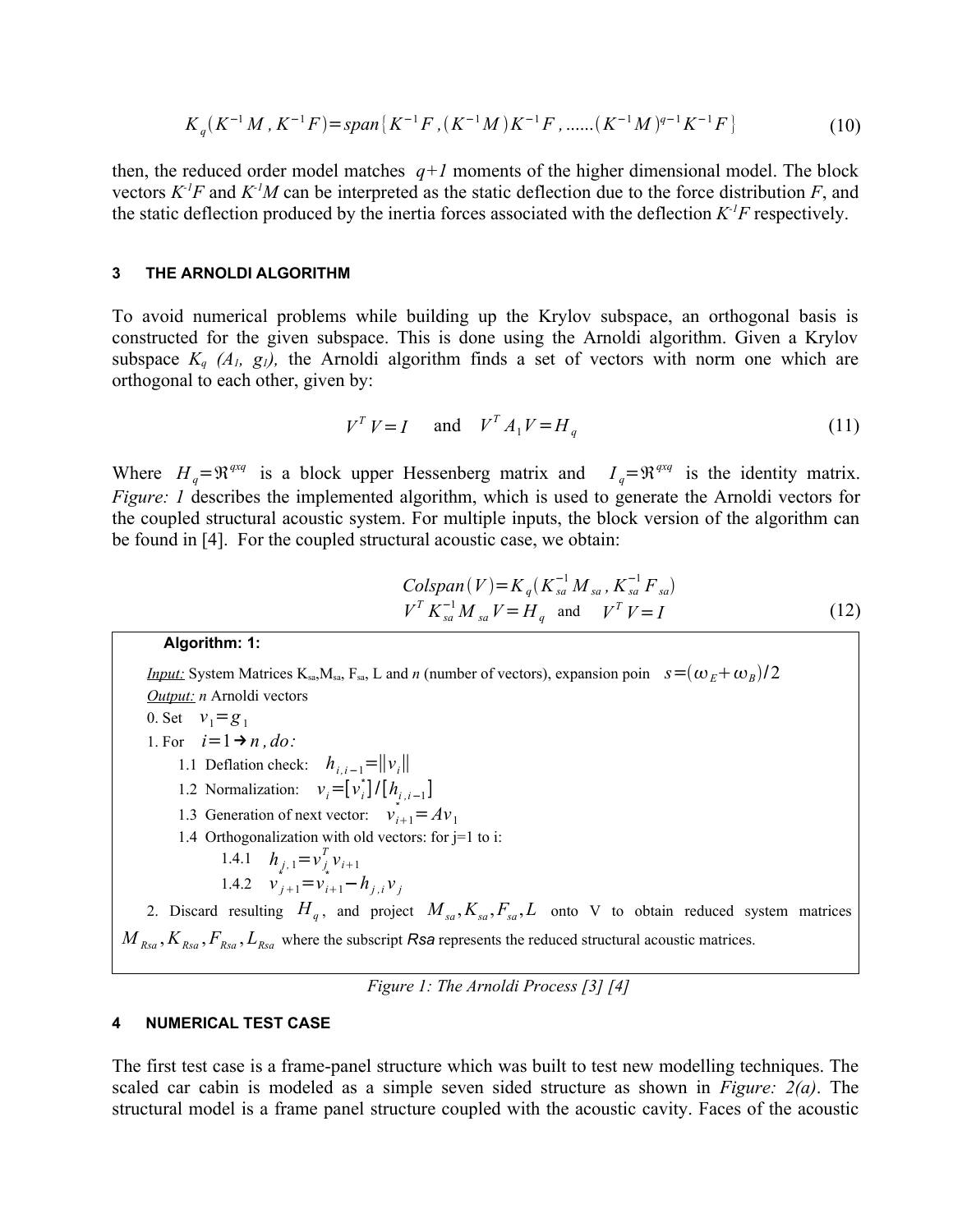model, other than that of the roof were assumed to be acoustically rigid. The acoustic model was modeled using eight noded acoustic brick elements with one pressure degree of freedom at each node. The thicknesses of the beams and the flat panel are 2.5mm and 1.5mm respectively. The frequency range of interest for the coupled dynamic analysis is 0-300Hz. A unit harmonic force is applied to one of the structural nodes of the lower front member to excite the coupled system as show in *Figure: 2(a)*. The pressure response is computed at two nodes in the fluid domain using the Direct Method in ANSYS and MOR via the Arnoldi process. The noise transfer function (Pressure/Force) at nodes representative of driver and passenger ear location is shown in figures *3(a)* and *3(b).* All computations described in this paper were performed using a Pentium 3GHz, 2GB RAM machine.







*Figure 2(a): Structural FE model Figure 3(a): Noise Transfer Function*



*Figure 2 (b) Coupled FE Model Figure 3(b) Noise Transfer Function*

For the reduced order model, the computational time is a combination of four steps (a) Running a partial stationary solution to extract \*.FULL file from ANSYS (b) Reading matrices and generating of Arnoldi vectors (c) Projection to second order form and (d) Simulation of the reduced order model. The spilt computational times for the test case are given in *Table: 1*. The reduced order model is set up and solved in Mathematica/MATLAB environment. A comparison of the solution times using MOR and the Direct method in ANSYS are given in *Table: 2.*

| Model  | Writing FULL    | Read Matrices, Generate Arnoldi   Reduced Model |            | Total: MOR via  |  |
|--------|-----------------|-------------------------------------------------|------------|-----------------|--|
|        | file from ANSYS | Vectors and Project                             | Simulation | Arnoldi Process |  |
| $TC^1$ | 3 S             | 492 s [100 Arnoldi Vectors]                     | 22 s       | 517 s           |  |

*Table: 1: MOR Split Computational Times; TC 1 : Test Case-1*

| Model            |      |      |        | Elements Active DOF's ANSYS Direct   MOR via Arnoldi Process   Time Reduction |        |
|------------------|------|------|--------|-------------------------------------------------------------------------------|--------|
| $T\mathcal{C}^1$ | 6061 | 9832 | 7932 s | 517 s                                                                         | 93.48% |

*Table: 2: Computational Times; TC 1 : Test Case-1*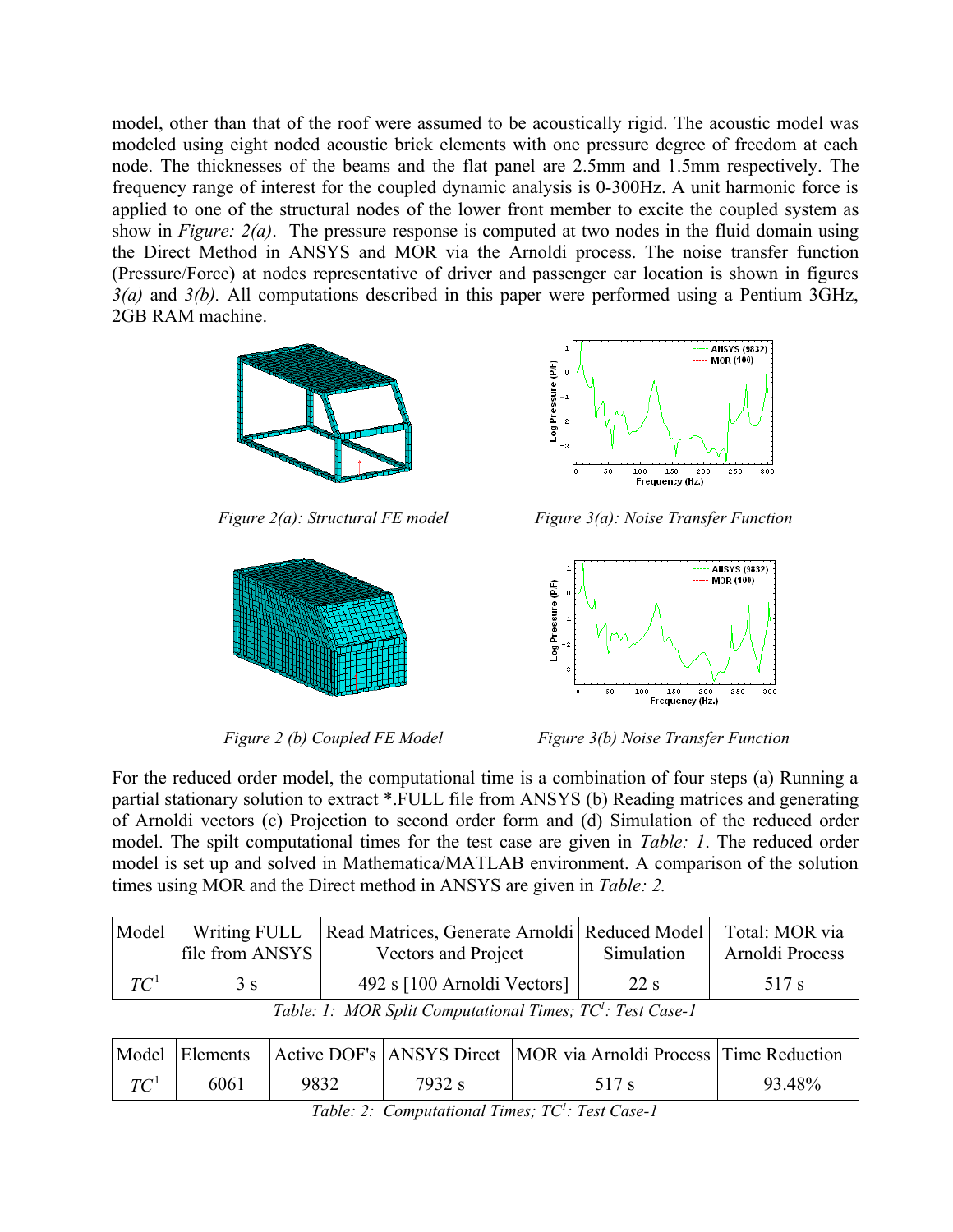# **5 COUPLED VIBRO-ACOUSTIC OPTIMIZATION**

Fiber reinforced composites have generated significant interest among automotive and aerospace manufacturers in the development of structural materials due to their low density, high stiffness and excellent damping characteristics. Additionally, the orthotropic nature of such fiber reinforced composite materials implies that the directional stiffness depends on the orientation of fibers. In this work, the feasibility of reducing interior noise levels through optimal lamination angles of a laminated composite structure via reduced order modelling is demonstrated.

# **5.1 Optimization Test Case**

The optimization test case is coupled model described in *Section:4.* In this case, the roof panel is a symmetric, eight layered Glass fiber reinforced composite structure, with initial lamination angles of  $[90/0/90/0]$ , The lamination angles of the fibers, denoted by  $\theta$  in this study, take the form of design variables for the optimization problem. The design variables are subject to a lower and upper bounds  $0 \le \theta \le 180$  degrees, where  $0^0$  represents a unidirectional lay-up of the fibers and angles beyond  $90^{\circ}$  represent lay-up in the negative direction. The structural FE model is modeled using a combination of ANSYS SHELL181 and BEAM4 elements, with material properties for the uni-directional composite (for SHELL181) as given in *Table: 3*. A structural damping ratio of 4% is applied to all elements with composite material properties. In addition to this, a constant overall structural damping of 2% is specified for the analysis.

|  | $ E11=E33$ GPa $ E22$ GPa $ G12=G21$ GPa $ $ |      | G13 GPa   v12=v13   Density $Kg/m^3$ |
|--|----------------------------------------------|------|--------------------------------------|
|  | - 39                                         | . 40 | .480                                 |

*Table:3: Mechanical Properties for the Glass fiber reinforced composite*

# **5.2 Design Optimization Procedure**

The reduced order modelling technique outlined in *Section: 2* is incorporated into the optimization process to speed up simulation time, while maintaining the accuracy of the nodal sound pressure values. A general framework of optimization via reduced order modelling is shown in *Figure: 5*. The reduced order model does not allow us to preserve geometry related information, and after changes in the original higher dimensional model, the reduced order model must be regenerated again. Fortunately, the time required to generate a reduced order model is comparable with that for a single frequency evaluation [9]. The number of vectors required to represent the higher dimensional system is calculated using the convergence models presented in [8,13]. In this case, 85 Arnoldi generated vectors were sufficient to represent the higher dimensional system for  $\omega$ =1Hz. and  $\omega$ =300Hz. The non-linear optimization problem can be stated as:

Find a vector of design variables: 
$$
\theta = (\theta_1, \theta_2, \theta_3, ... \theta_n)
$$
  
Which minimizes the objective function  $f(\theta)$   
Subject to lower and upper bounds  $\theta_i^{\text{lower}} \leq \theta_i \leq \theta_i^{\text{upper}}$ 

 Numerous possibilities exist to formulate the objective function, and their effectiveness depends on the nature of the coupled problem. For the optimization problem stated above, the objective function is formulated as: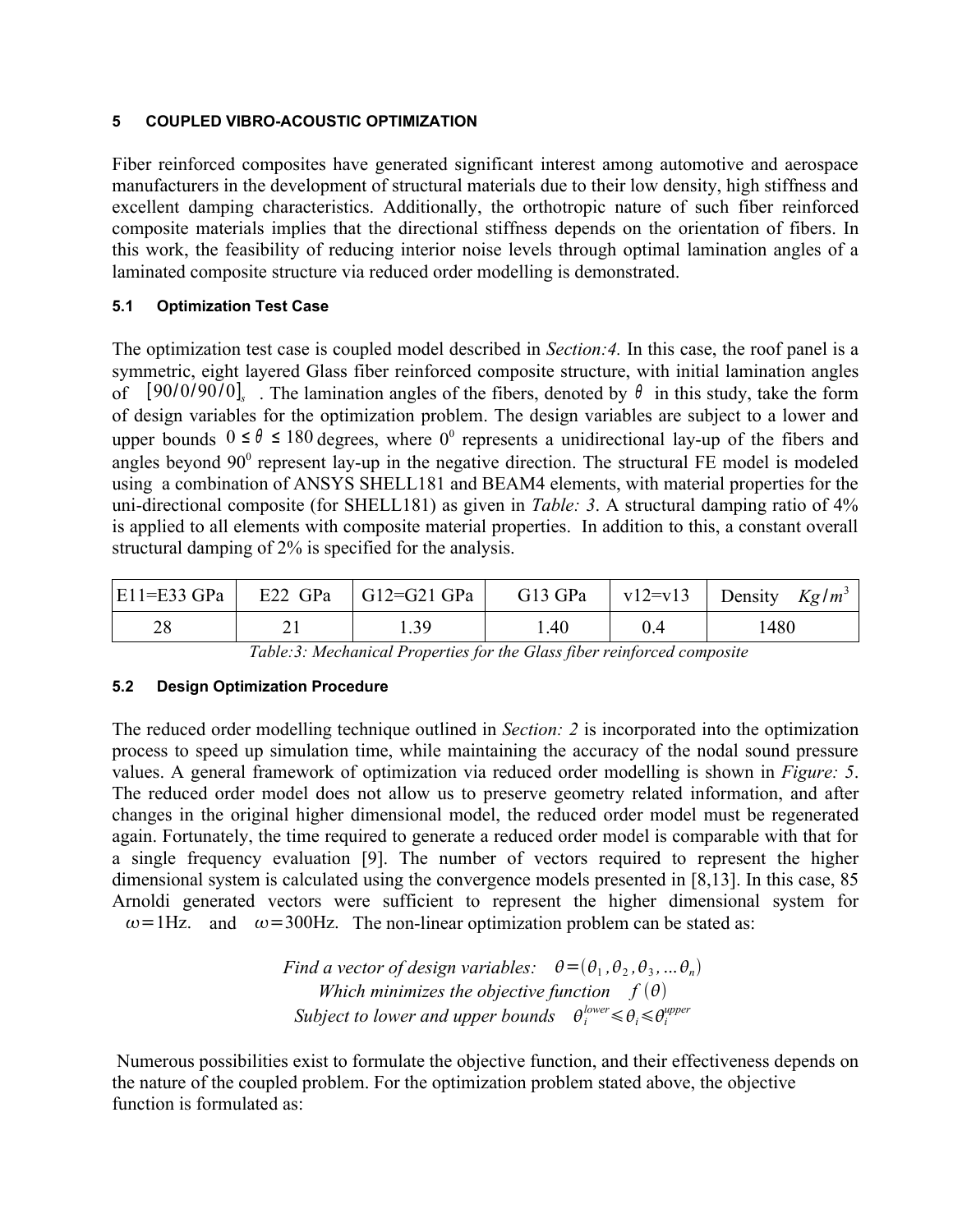$$
f(\theta) = F_{obj}^n; F_{obj} = \frac{1}{(\omega_{max} - \omega_{min})} \int_{\omega_{min}}^{\omega_{max}} \theta p_i(\omega) d\omega, \text{ where } \theta = \begin{cases} (p_i - p_{ref})^n & \text{for } p_i > p_{ref} \\ 0 & \text{for } p_i \le p_{ref} \end{cases}
$$
 (13)

Where, the function  $\vartheta$  is a weighting function applied to the nodal sound pressure level (SPL) value  $p_i$ . It can be seen that the weighting function depends on reference pressure  $p_{ref}$ , determined as 45dB for the current study. For  $n=2$ , this formulation of objective function (13) results in a frequency averaged root mean square value.

The optimization is carried out using MATLAB GA/PS Toolbox [12] using the Mesh Adaptive Direct Search (MADS) algorithm. Each iteration of MADS is divided into two steps, SEARCH and POLL. The SEARCH step allows the evaluation of the objective function at a finite set of points. Any search strategy can be used, including none. When a SEARCH step fails to improve the objective function value, a POLL step is invoked. In addition to the mesh size parameter, a poll size parameter is defined to ensure that the local exploration of the design variable space is not restricted to a finite set of directions [10]. The set of trial points considered during the POLL step is called a *frame*. Depending on the result of the POLL step, i.e. successful or unsuccessful, the mesh resolution is decreased or increased .A general MADS algorithm is shown in *Figure: 4*. In this work, we chose to evaluate initial trial points in the first iteration of MADS using Latin Hypercube Sampling (LHS).

# **Algorithm:2:** INITIALIZATION: Define mesh point, mesh size and poll size parameters, set  $k \leftarrow 0$ SEARCH AND POLL STEP: Perform SEARCH and POLL steps until an improved mesh . point is found on mesh. 1) OPTIONAL SEARCH: Evaluate function on a finite subset of trial points on mesh. 2) LOCAL POLL: Evaluate function on computed frame. PARAMETER UPDATE: Update mesh size and poll size, set  $k \leftarrow k+1$  and return to SEARCH and POLL steps.



*Figure: 4: A simplified MADS Algorithm [10].*

*Figure: 5: Optimization Via Moment Matching Figure: 6: Sound pressure levels before and* 



 *after optimization.*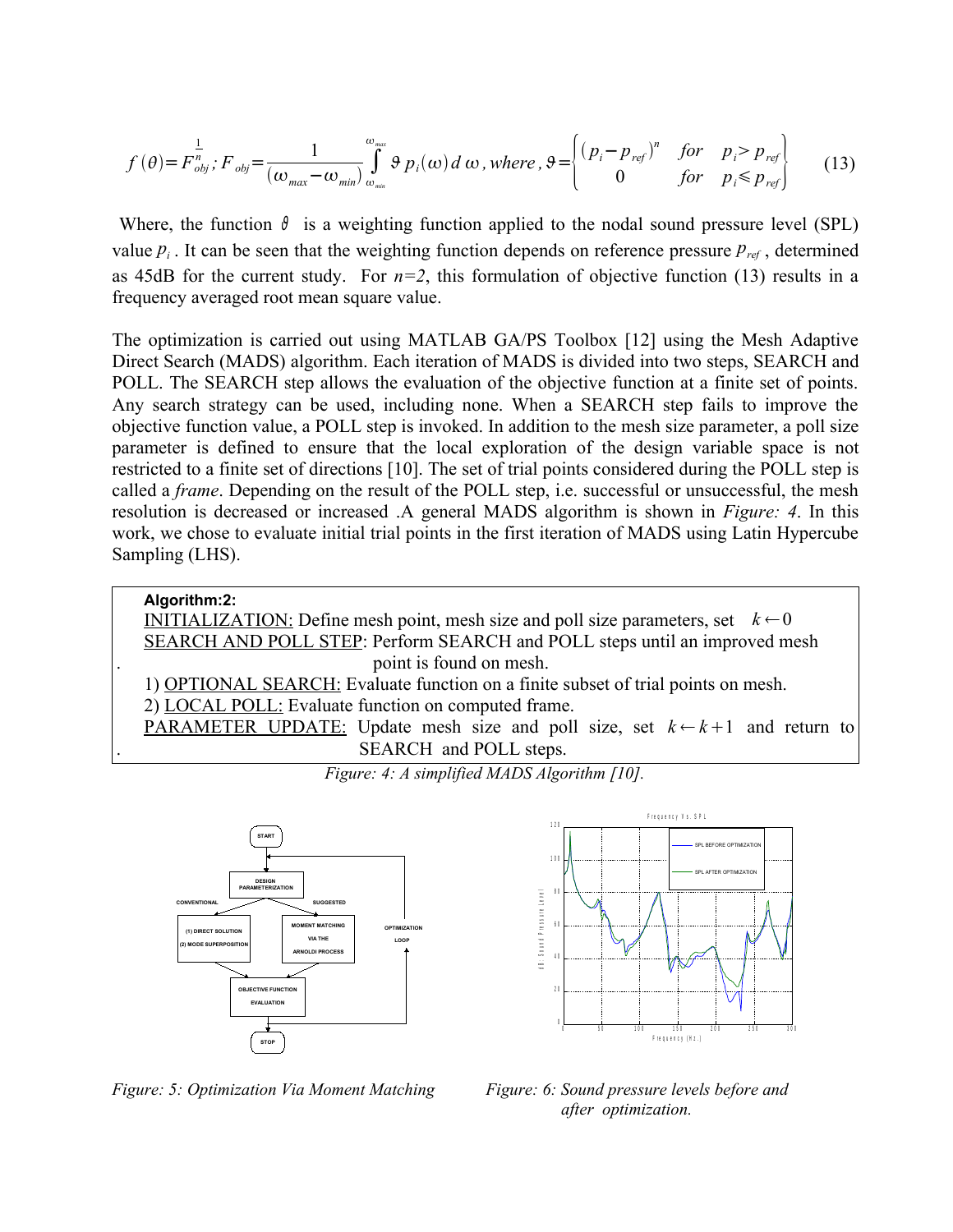## **5.3 Results**

In this paper, symmetric laminates are considered for the optimization study due to structural and manufacturing considerations. From an initial lay up of [90/0/90/0], the lamination angles move towards a lay up of  $[127/125/35/2]$ , *Figure:* 6 compares the sound pressure level (SPL) before and after optimization. The face sheets of the outer layer of the composite material tend to be moving towards a more even (-53/-55) while the inner lamination angles moves towards an cross-ply orientation (35/2). Sound pressure levels near frequencies  $\sim$  50Hz,  $\sim$ 85Hz, and  $\sim$ 138Hz and ~245Hz. have decreased by 5.5dB, 2.6dB and 8dB and 9.2dB respectively. In the frequency range of 250-290Hz., peak SPL value has increased from 69.31dB to 74.94dB – an increase of 5.62dB. This is primarily because (a) The optimization is considered over the entire frequency range of 0-300Hz., and an overall decrease in the root mean square SPL value is considered as a successful iteration by the optimizer and (b) the value of  $p_{ref} = 45dB$ . is applied to (13). From a computational viewpoint, the use of reduced order modelling significantly decreases the computational time requirements for the optimization process. The time taken by MOR via Arnoldi is shown in *Table: 4*. For the optimization test case, the cost of reduction via Arnoldi is approximately 96% smaller than solving the original higher dimensional ANSYS model. Such smaller cost enables effective application of hybrid search strategies, to search the multi-modal space which usually requires more number of function evaluations. If the optimization had been carried out by the direct method in ANSYS, ~366 hours of computational time would have been required for 166 function evaluations.

| Model | Function<br>Evaluations | Initial Stacking<br>Sequence | Final Stacking<br>Sequence | Time<br><b>MOR</b> | Time      | Time<br>$ANSYS*$   Reduction |
|-------|-------------------------|------------------------------|----------------------------|--------------------|-----------|------------------------------|
| OPT   | 166                     | [90/0/90/0]                  | [127/125/35/2]             | 49539 s            | 1316691 s | 96.24%                       |

*Table: 4: Optimization Results: OPT: Optimization Test Case.\*Estimated time.*

## **6 SUMMARY**

An efficient method to perform coupled structural analysis and optimization via reduced order modelling has been outlined. The basis vectors for matching the coupled system moments are computed by applying the Arnoldi algorithm, which computes the projection vectors spanning the Krylov subspace, to match the maximum number of moments of the system. The moments in the test cases shown are matched at approximately half of the analysis range  $s = (\omega_E + \omega_B)/2$ . If a Taylor series expansion is considered around a higher frequency, a reduced order model could be obtained with better approximation properties around that frequency range. *Figure: 3(a), 3(b)* indicates that good approximation properties can be obtained by projecting the higher dimensional system to a lower dimension and matching some of the low frequency moments of the system.

In this work, the explicit participation of  $[C]$  is avoided by using a complex stiffness approach  $K_s(1+i2\xi)$ . For a higher dimensional model with [C], a reduced order model via the Second Order Arnoldi (SOAR) process, involving computing orthogonal vectors belonging to the second order Krylov subspaces [14] or transforming the *Equation (6)* to first order form and matching moments via Arnoldi is possible, but a comparison of accuracy and efficiency of such methods is beyond the scope of this current paper. The number of vectors needed to accurately represent the